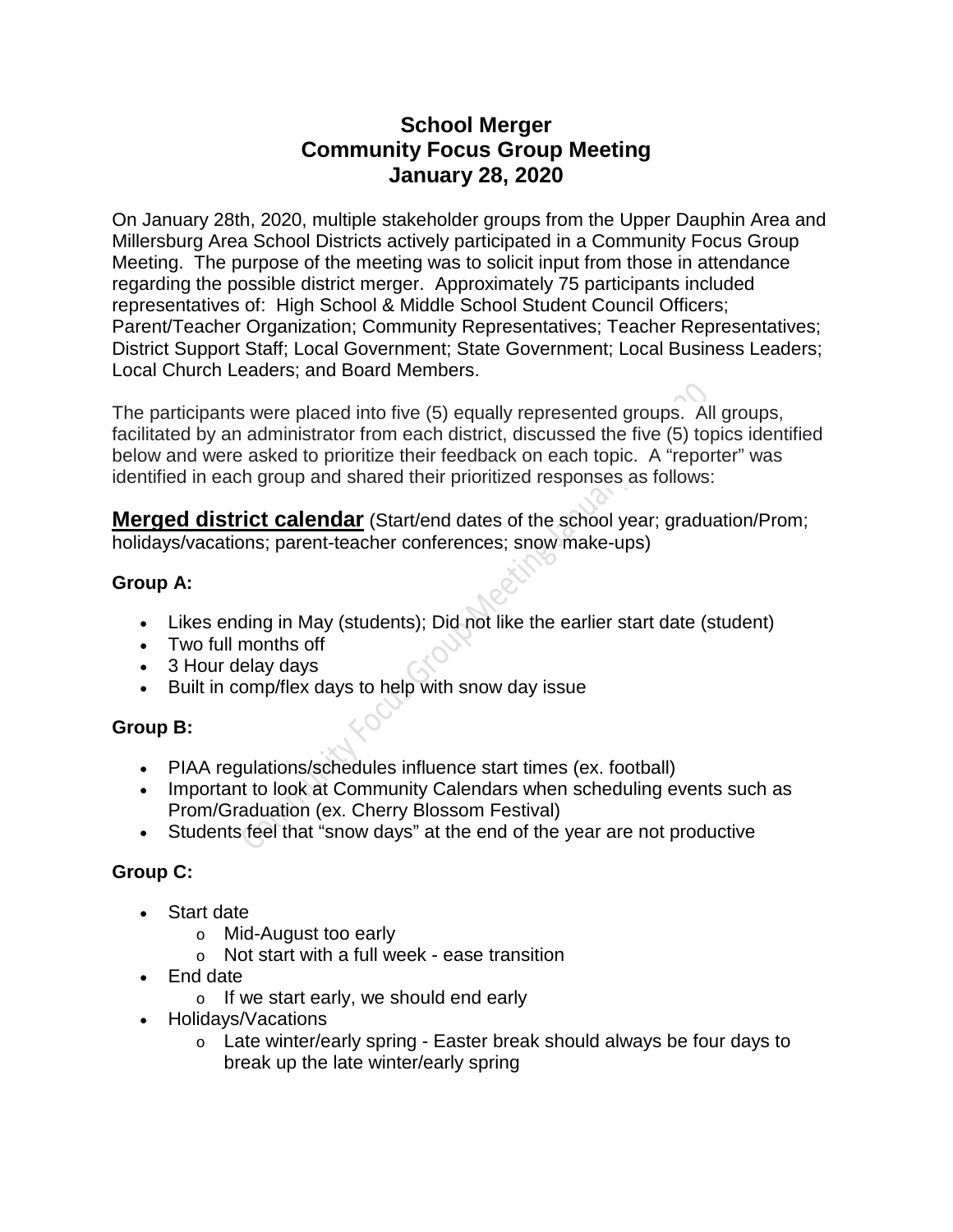- o February/March winter blues should have spring break built into the calendar (Friday and Monday off) \*Friday In-Service - Guarantee Monday off for teachers and students
- Prom
	- o Lose momentum from students after prom (2nd or 3rd Friday in May)
	- o Keystone testing early in May move prom later, but avoid finals

#### **Group D:**

- Start date should be consistent EVERY year based on Labor Day.
- Prom . . . Friday or Saturday? Consistent, avoid Cherry Blossom is first Saturday in May. In-Service vs. ½ day?
- Consistent graduation date/day of the week?

- Christmas break too long for working parents
- Once a month (long weekend better for younger students)<br>• Short starter week to begin school year. Wednesday<br>• Consistency of start dates every year<br>• Virtual snow days<br>• Virtual snow days
- Short starter week to begin school year. Wednesday
- Consistency of start dates every year
- Virtual snow days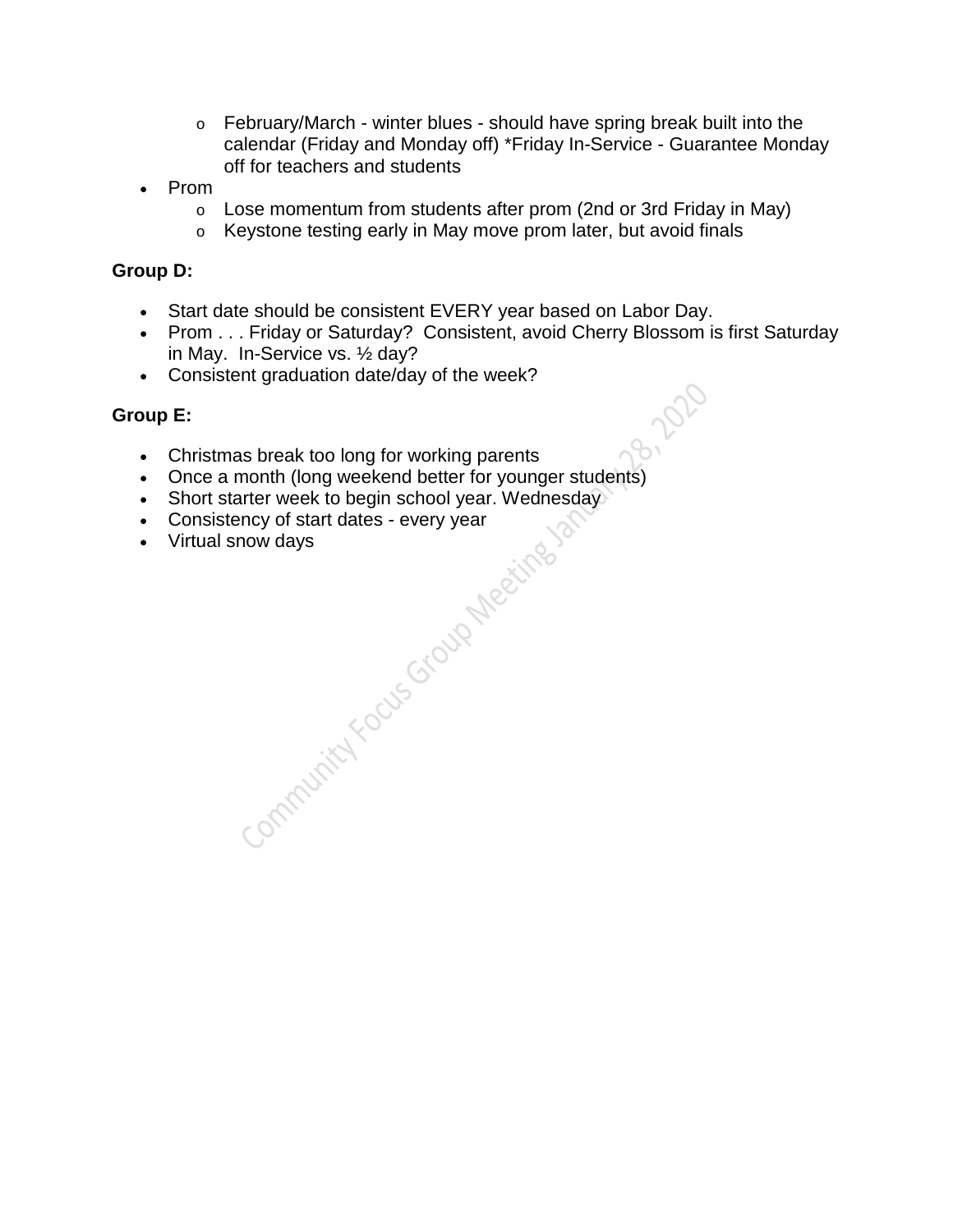# **Start and end times of the school day (UDA:** Elementary: 8:25 - 3:30;

Secondary: 7:25 - 2:35; **MBG:** Elementary: 8:10 - 2:50; Secondary: 8:05 - 3:05; factors to consider)

## **Group A:**

- Like the older kids to be home before elementary kids because of older kids providing care to younger siblings
- Bus times and duration could affect the start times for the schools; Don't want to have kids out too early.

## **Group B:**

- Larger district (merged) should have a later start time due to the travel time for students
- Whichever option is chosen (ex. option 3 / option 5) will dictate the starting and ending times.
- Possibly consider reversing elementary and secondary times (current times)
- Consider starting programs which provide daycare / after-school care
- Transportation of students (elem-middle-high) will dictate starting/ending times

# **Group C:**

- Start time
	- o What is too early?
		- What do the studies say?
		- $-7:25$  is too early
	- o Single tier busing and blending K-12 students on the same buses needs to be considered (not supporting this)
	- o Do older siblings watch younger siblings and childcare become an issue?
	- o Maximum amount of time on a bus?
		- 45-50 minutes is too long for elementary students
- End time
- 3:05 end time in the spring means athletes are missing a lot of educational time due to early dismissals due to away games

# **Group D:**

- Bus routes impact this decision.
- Activity bus for extracurricular participants.

- Driven by transportation approx. 8:00 start
- Earliest time 7:30 start: End time 3:00
- Possible longer bus rides rest important later end time may be better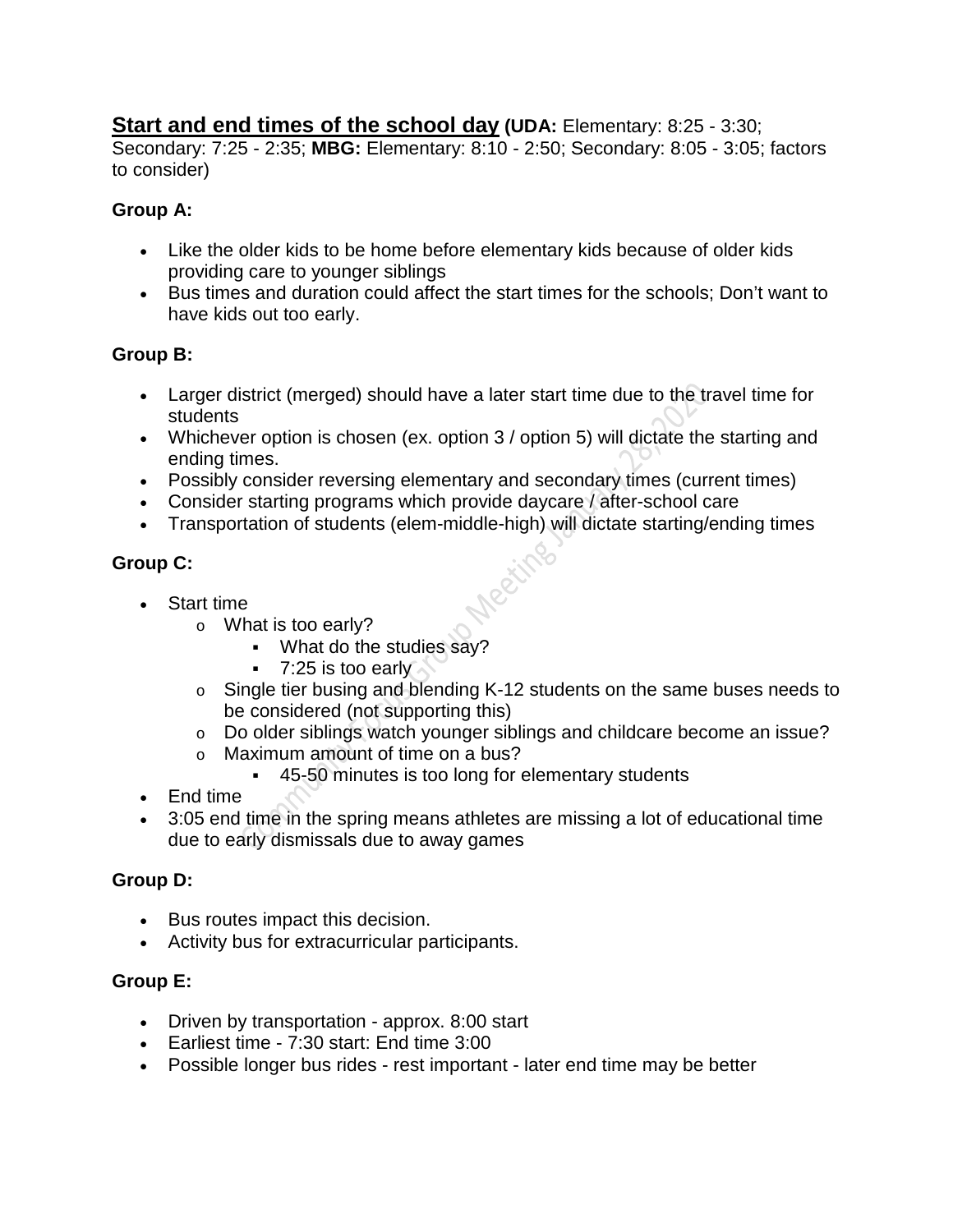## **High priority/ "untouchable" events (**Discovery @ UDA; Camp Hebron @ MBG)

## **Group A**

- Special Olympics
- Window Painting (Millersburg)
- Elementary Halloween Parade
- Graduation parade at the elementary school
- Grandparents day
- Fundraisers
- Discovery has positive impacts on students meeting older students
- Co-op Program
- Veterans Assembly
- Jump Start Cafe (Life Skills)
- Senior Citizen Luncheon in combination with HS Musical
- Merging of Foundations
- FFA Program
- Building Trades
- Scholarships specific to a school district (How will they be affected by the merger)
- Valedictorian and Sal. for the first couple years of the merger (How will that look, and will there be grandfathering)
- Career Day and Drug Education (HS); Millersburg has Drug Education at elementary school.
- Homecoming
- College Courses at the HS level (Would more kids in the school prevent this?)
- Science Olympiad in Middle School/High School at Millersburg

# **Group B**:

- Camp Hebron
- STEAM Nights
- Science Olympiad / Odyssey of the Mind
- FFA / Building Trades / Career Pathways
- Parades/Music Events

# **Group C**:

- Agricultural/Vocational/Construction Trades Program (UDA)
- Window Painting (MBG)
- College in the Classroom (UDA)
- Discovery (UDA)
- Camp Hebron (MBG)

#### **Group D:**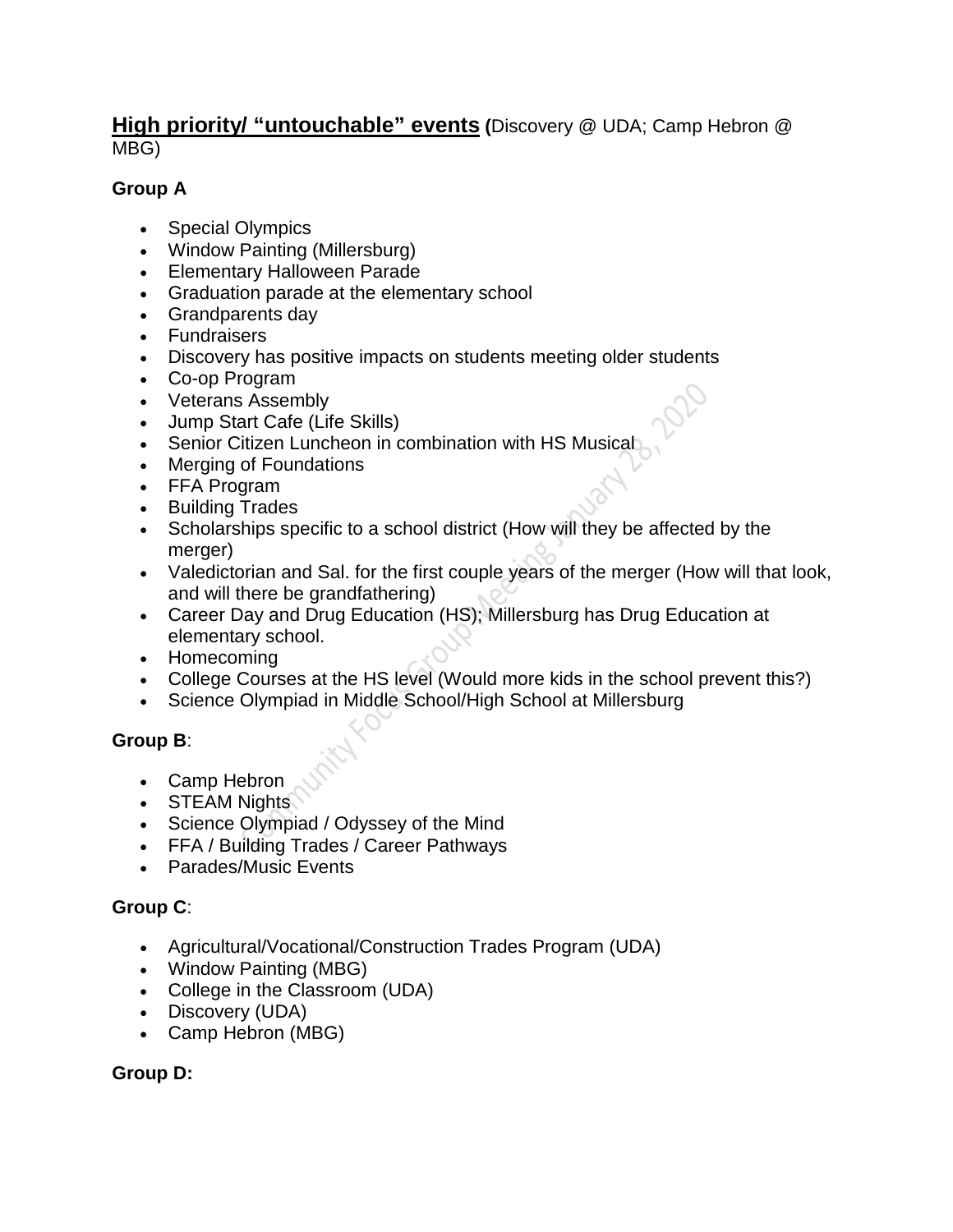- Discovery program @ UDA.
- Camp Hebron @ Millersburg.
- Lenkerville Halloween Parade.
- Window Painting in Millersburg.
- Grandparents Day.
- Snack Pack/Jiffy Pack Programs.
- Release Time
- High School Senior March through Elementary School
- Field Trips/Class Trips
- Building Trades & Ag @ UDA

- CTE Programs at UDA (Industrial Arts, Welding, FFA, Co-Op, Building Trades)<br>• Vindow Painting at MBG<br>• Conservation Club<br>• Conservation Club<br>• Home Ec.<br>• Special Ed. Olympics<br>• Field Day<br>• Gratz Fair-continue half day<br>•
- Window Painting at MBG
- Trojan March/Laps for Lenkerville
- Conservation Club
- Home Ec.
- Special Ed. Olympics
- Field Day
- Gratz Fair- continue half day
- Marching Band brass caroling day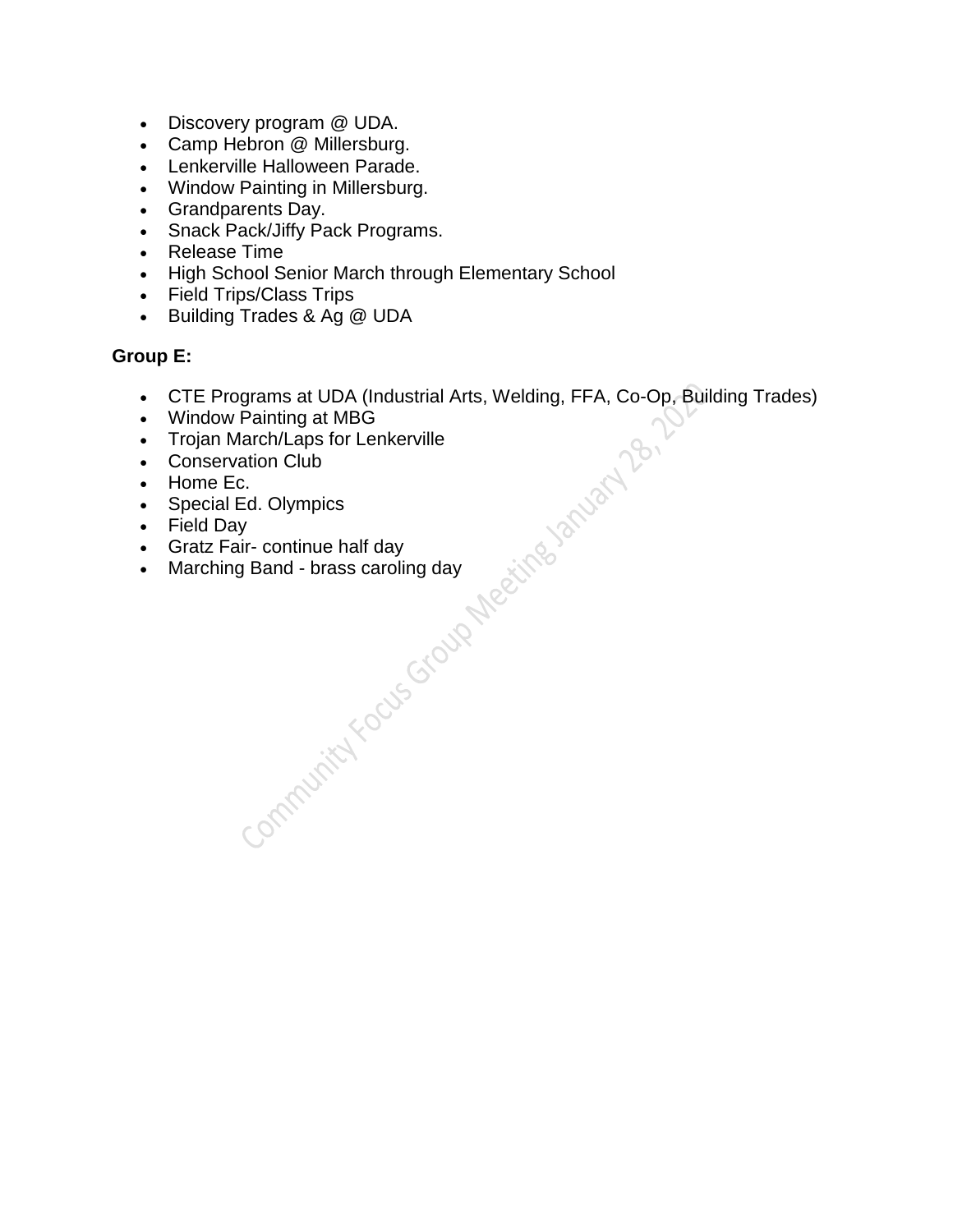**Student & community events to create unity (Student/community "get to** 

know you" activities)

# **Group A:**

- Camp Hebron activities
	- o Bonfire (At Camp Hebron not on school property)
	- o Start activities prior to the merger during school day
- Ice Cream Social
- Laps for Lenkerville and Trojan March (something combined)

# **Group B:**

- Social Media/Press Releases messaging/communication has to be positive and consistent between school districts and communities
- Community Sports Teams
- Student profiles for students from each district (STUCO, NHS, Music, Clubs) what does each district currently offer

# **Group C:**

- Feeder athletic programs have to start combining
	- o Come in the schools to promote
- Student-led events (dodgeball, corn hole) combine these events among both schools
- Student and staff comfort
	- $\circ$  Class lists before the end of the school year, so the students know their teachers prior to the start of the next year
	- o End of school year have the teachers from MBG go to UDA for a day and UDA to MBG for a day
	- o Unified administration and faculty presentation to students
	- o Student orientation for all students (not just Freshman)

# **Group D:**

- Open house for community PRIOR TO start of school year.
- Building walk-throughs.
- Community tailgate prior to each sport season.

- Combined Field Day
- Mini Thon
- Official recognition of endings/beginnings
- Combined community center
- Leverage sports co-op opportunities pep rallies boosters music